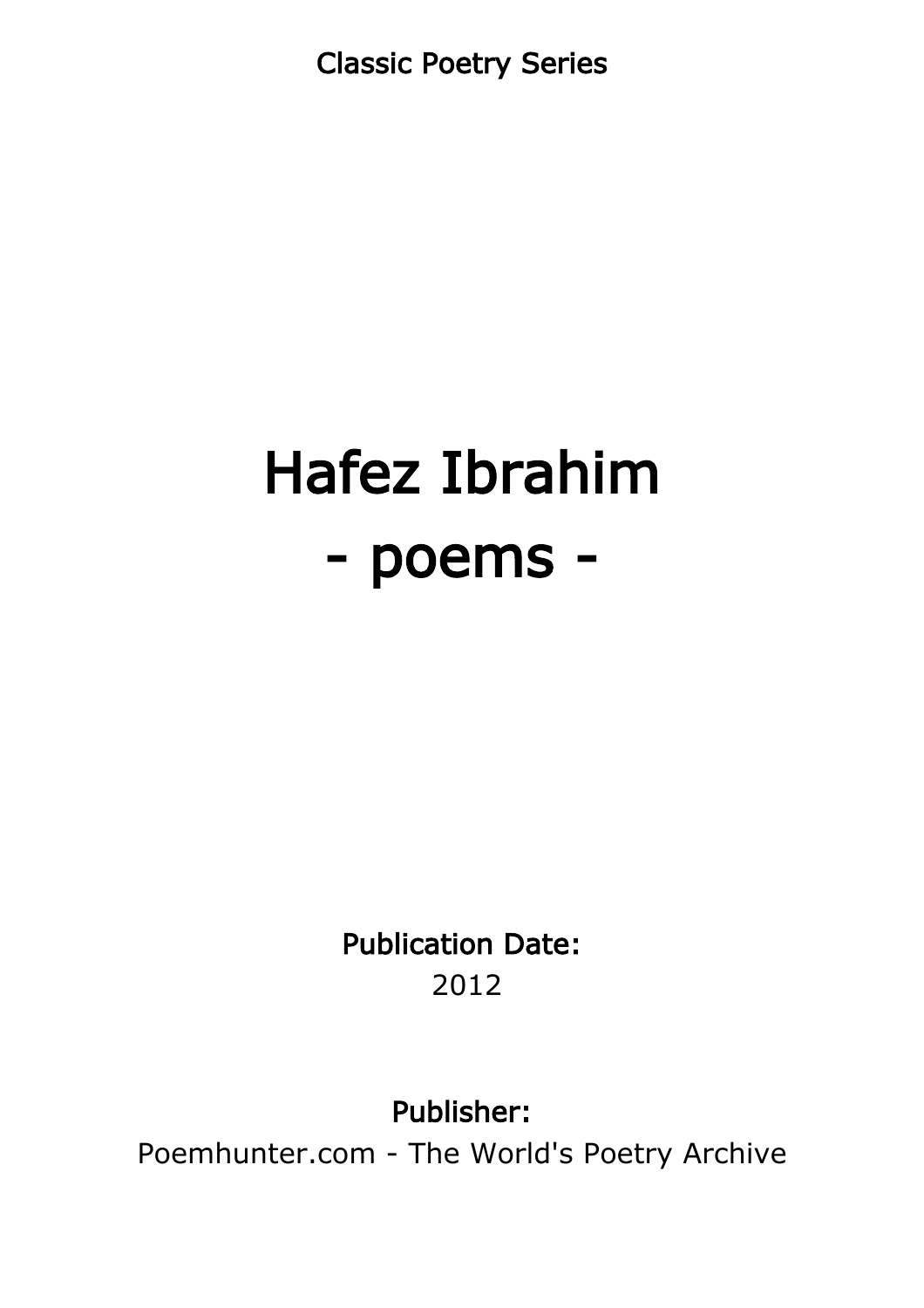## Hafez Ibrahim(1872–1932)

Hafez Ibrahim (1872–1932) was an Egyptian poet, called , means the Poet of the Nile. He was one of several poets that revived Arabic poetry during the latter half of the 19th century. While still using the classical Arabic system of meter and rhyme, these poets wrote to express new ideas and feelings unknown to the classical poets. Hafez is noted for writing poems on political and social commentary.